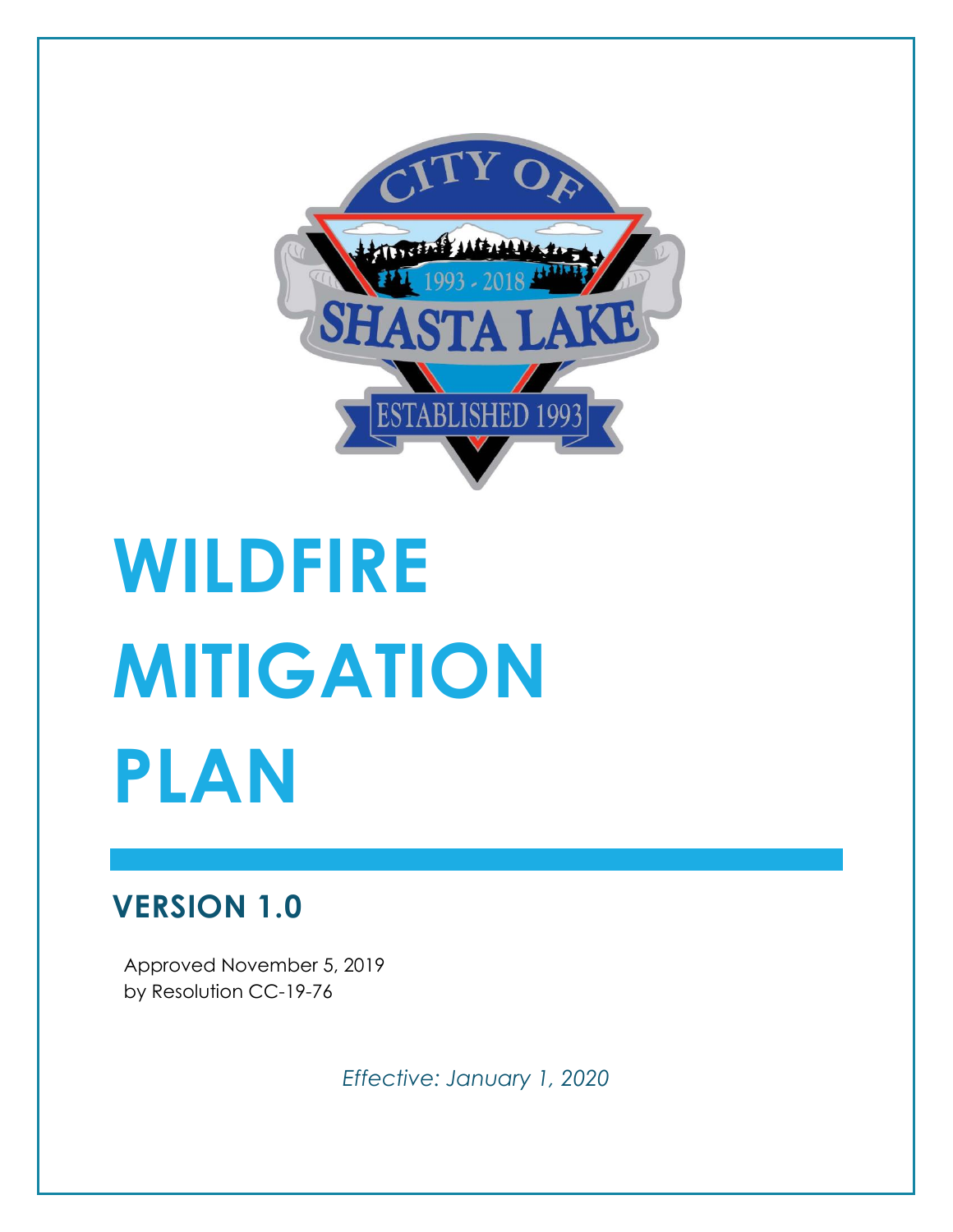## TABLE OF CONTENTS

| $\mathsf{L}$                                                                           |         |                                                                                               |
|----------------------------------------------------------------------------------------|---------|-----------------------------------------------------------------------------------------------|
|                                                                                        | Α.      |                                                                                               |
| Β.                                                                                     |         |                                                                                               |
|                                                                                        | C.      |                                                                                               |
| $\parallel$ .                                                                          |         |                                                                                               |
|                                                                                        | Α.      |                                                                                               |
| Β.                                                                                     |         |                                                                                               |
|                                                                                        | С.      |                                                                                               |
| III.                                                                                   |         |                                                                                               |
|                                                                                        | Α.      |                                                                                               |
| В.                                                                                     |         |                                                                                               |
|                                                                                        | С.      |                                                                                               |
|                                                                                        | D.      |                                                                                               |
| Wildfire Risks and Drivers associated with design, construction, operation, and<br>IV. |         |                                                                                               |
|                                                                                        | Α.<br>8 | Particular risks and risk drivers associated with topographic and climatological risk factors |
| <b>B.</b>                                                                              |         |                                                                                               |
|                                                                                        | С.      |                                                                                               |
| V.                                                                                     |         |                                                                                               |
|                                                                                        | Α.      |                                                                                               |
| Β.                                                                                     |         |                                                                                               |
|                                                                                        | С.      |                                                                                               |
|                                                                                        | D.      |                                                                                               |
| Ε.                                                                                     |         |                                                                                               |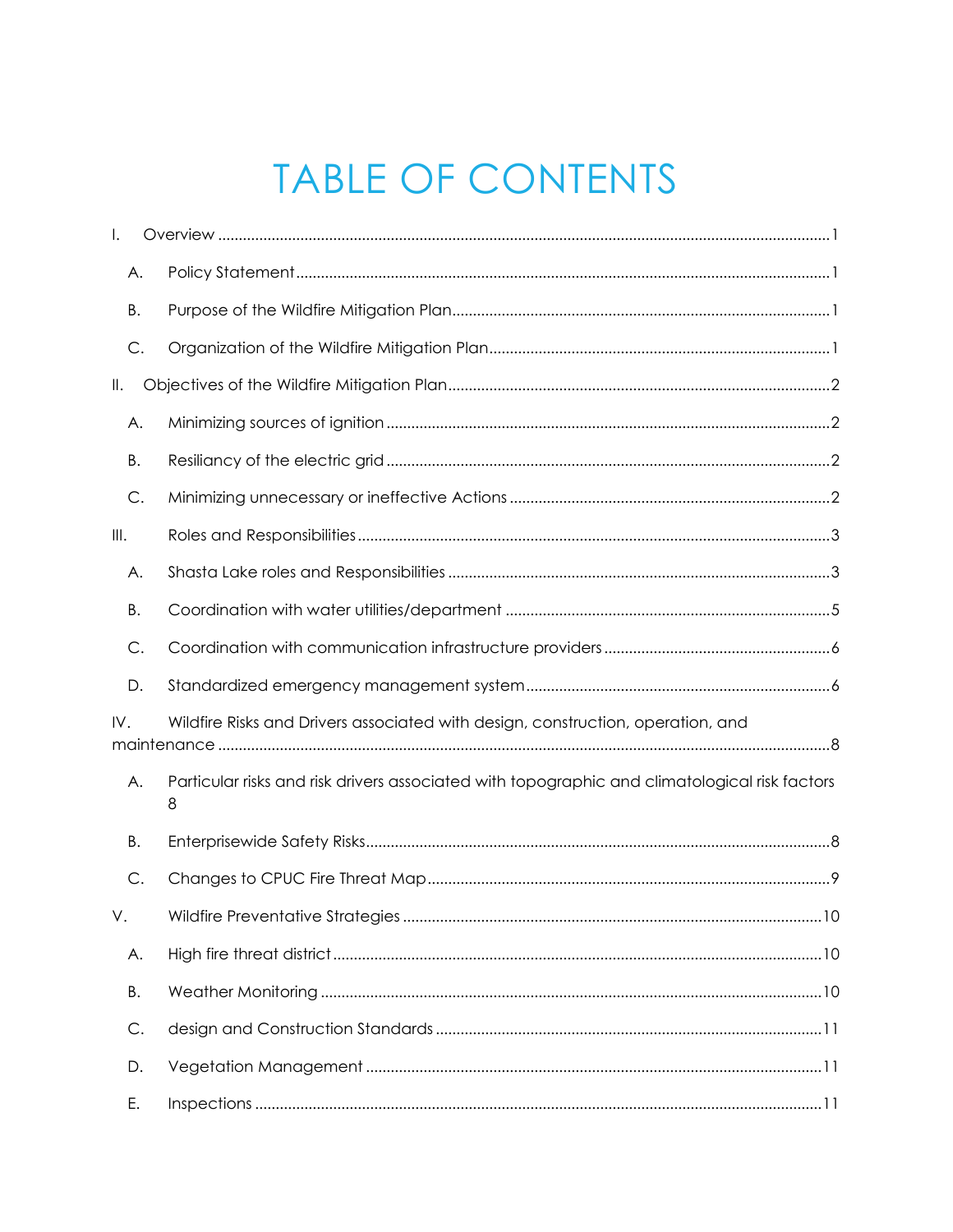| F.        |  |
|-----------|--|
| G.        |  |
| Η.        |  |
| 1.        |  |
| 2.        |  |
| VI.       |  |
| VII.      |  |
| VIII.     |  |
| А.        |  |
|           |  |
|           |  |
| <b>B.</b> |  |
| C.        |  |
| D.        |  |
| Е.        |  |
| IX.       |  |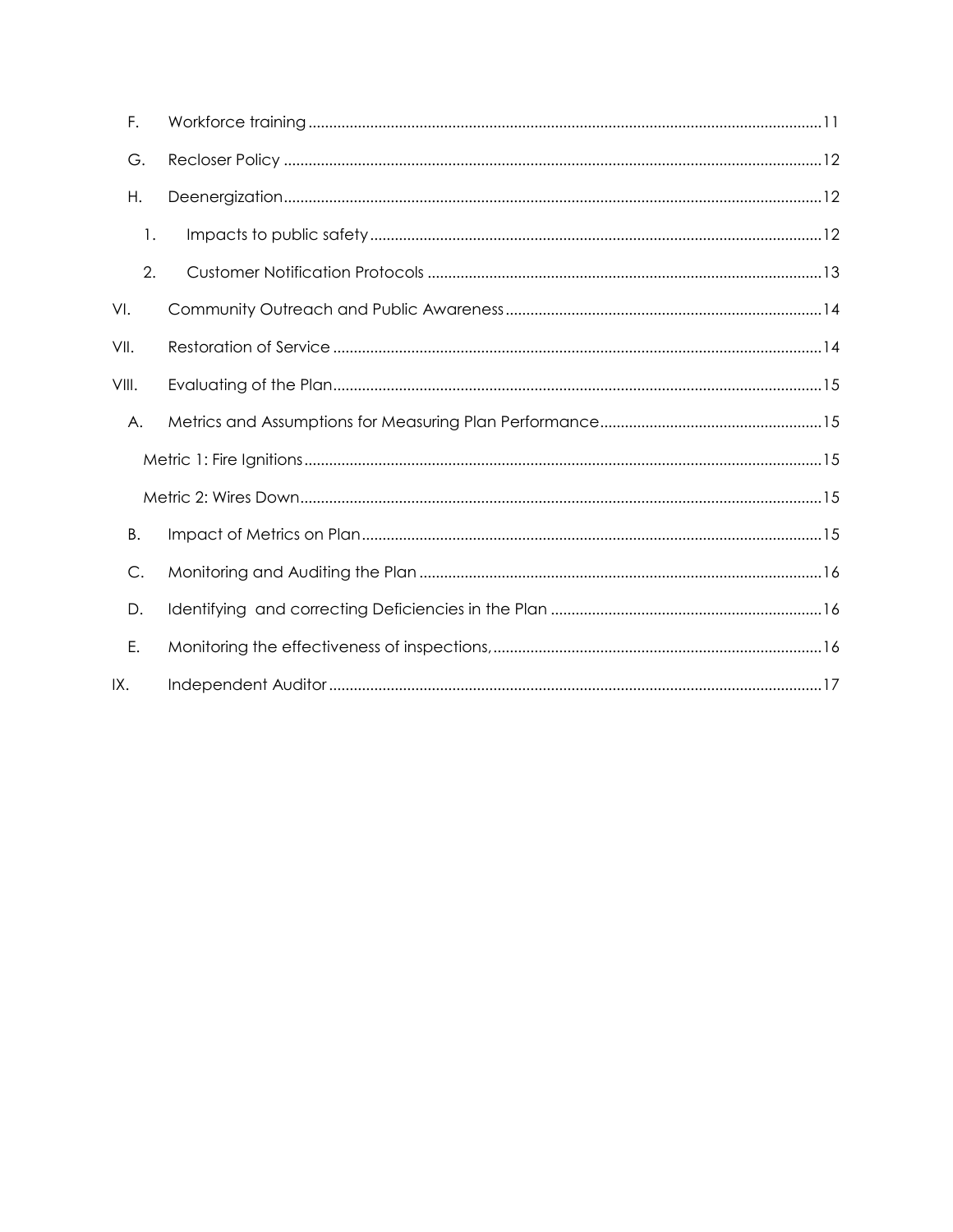#### <span id="page-3-1"></span><span id="page-3-0"></span>**I. OVERVIEW**

#### A. POLICY STATEMENT

The City of Shasta Lake ("City") Electric Department's overarching goal is to provide safe, reliable, and environmentally-friendly energy at the lowest possible cost consistent with sound business practices. In order to meet this goal, the City, through its Electric Department, constructs, maintains, and operates its electrical lines and equipment in a manner that minimizes the risk of catastrophic wildfire posed by its electrical lines and equipment.

#### B. PURPOSE OF THE WILDFIRE MITIGATION PLAN

<span id="page-3-2"></span>This Wildfire Mitigation Plan ("WMP" or "Plan") describes in detail the range of activities that the Electric Department is taking to mitigate the threat of power-line ignited wildfires, including its various programs, policies, and procedures. This Plan is subject to direct supervision by the City of Shasta Lake City Council and is implemented by the City Manager. This Plan complies with the requirements of Public Utilities Code section 8387 for publicly owned electric utilities to prepare a wildfire mitigation plan by January 1, 2020, and annually thereafter.

The policies described in this Plan describe the City's policies and preparedness in mitigating risks associated with power-line ignited wildfires. The Plan compliments other City planning documents, such as the City of Shasta Lake Hazard Mitigation Plan and other emergency planning documents administered by other departments within the City.

#### C. ORGANIZATION OF THE WILDFIRE MITIGATION PLAN

<span id="page-3-3"></span>This Wildfire Mitigation Plan included the following elements:

- Objectives of the Plan;
- Roles and responsibilities for carrying out the Plan;
- Identification of key wildfire risks and risk drivers;
- Description of Wildfire Prevention Strategies;
- Metrics for measuring the performance of the Plan and identifying areas for improvement;
- Community outreach and education.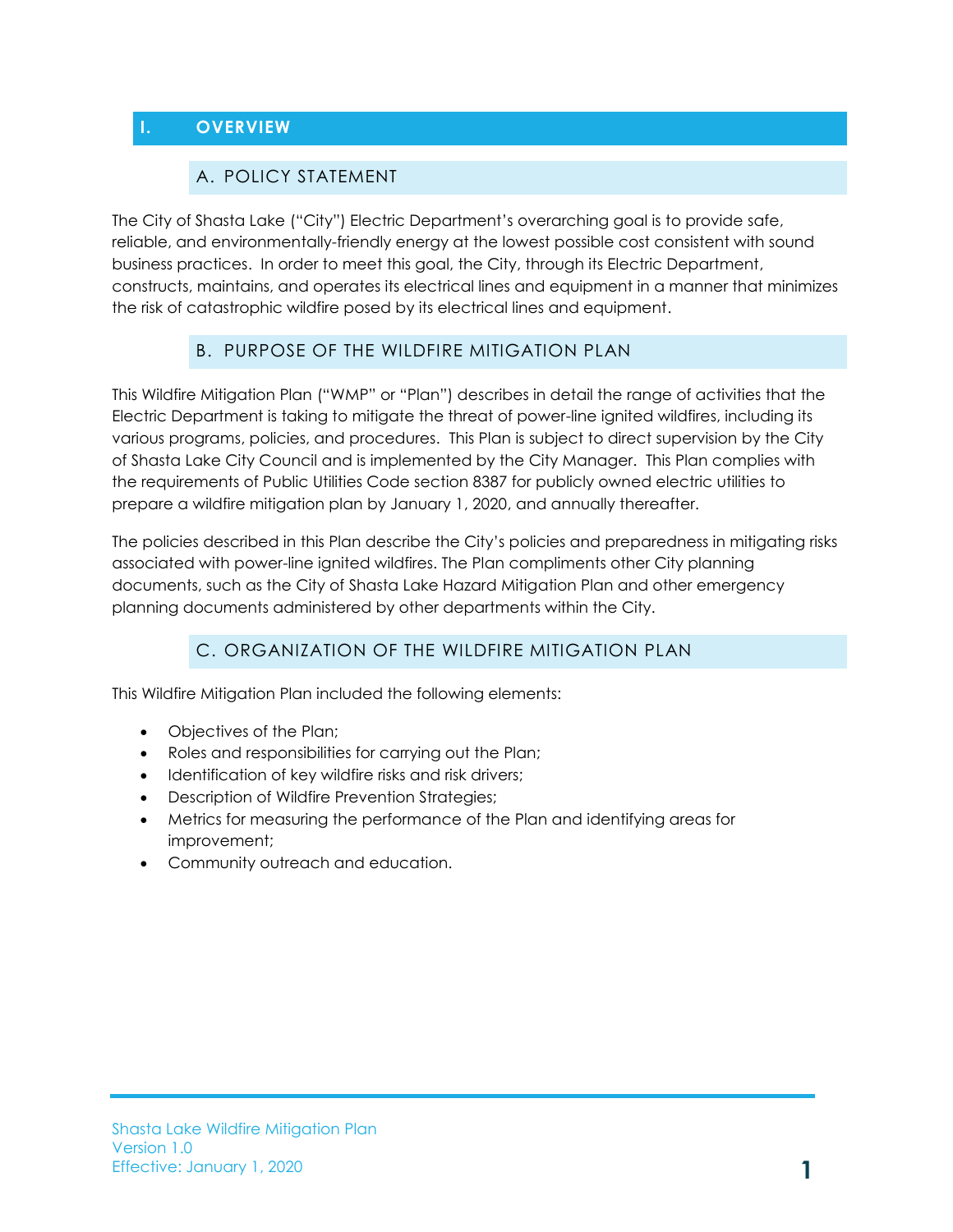#### <span id="page-4-1"></span><span id="page-4-0"></span>**II. OBJECTIVES OF THE WILDFIRE MITIGATION PLAN**

#### A. MINIMIZING SOURCES OF IGNITION

The primary goal of this Wildfire Mitigation Plan is to minimize the probability that the City's transmission and distribution system may be an original or contributing source for the ignition of a fire. The City has evaluated the prudent and cost-effective improvements to its physical assets, operations, and training that can help to meet this objective, and has implemented those changes consistent with this evaluation.

#### B. RESILIANCY OF THE ELECTRIC GRID

<span id="page-4-2"></span>The secondary goal of this Wildfire Mitigation Plan is to improve the resiliency of the electric grid. As part of the development of this Plan, the City's Electric Department is assessing new industry practices and technologies that will reduce the likelihood of a disruption in service and improve the restoration of service.

#### C. MINIMIZING UNNECESSARY OR INEFFECTIVE ACTIONS

<span id="page-4-3"></span>The final goal for this Wildfire Mitigation Plan is to measure the effectiveness of specific wildfire mitigation strategies. Where a particular action, program, or protocol is determined to be unnecessary or ineffective, the City will assess whether a modification or replacement is merited. This Plan will also help determine if more cost-effective measures would produce the same or better results.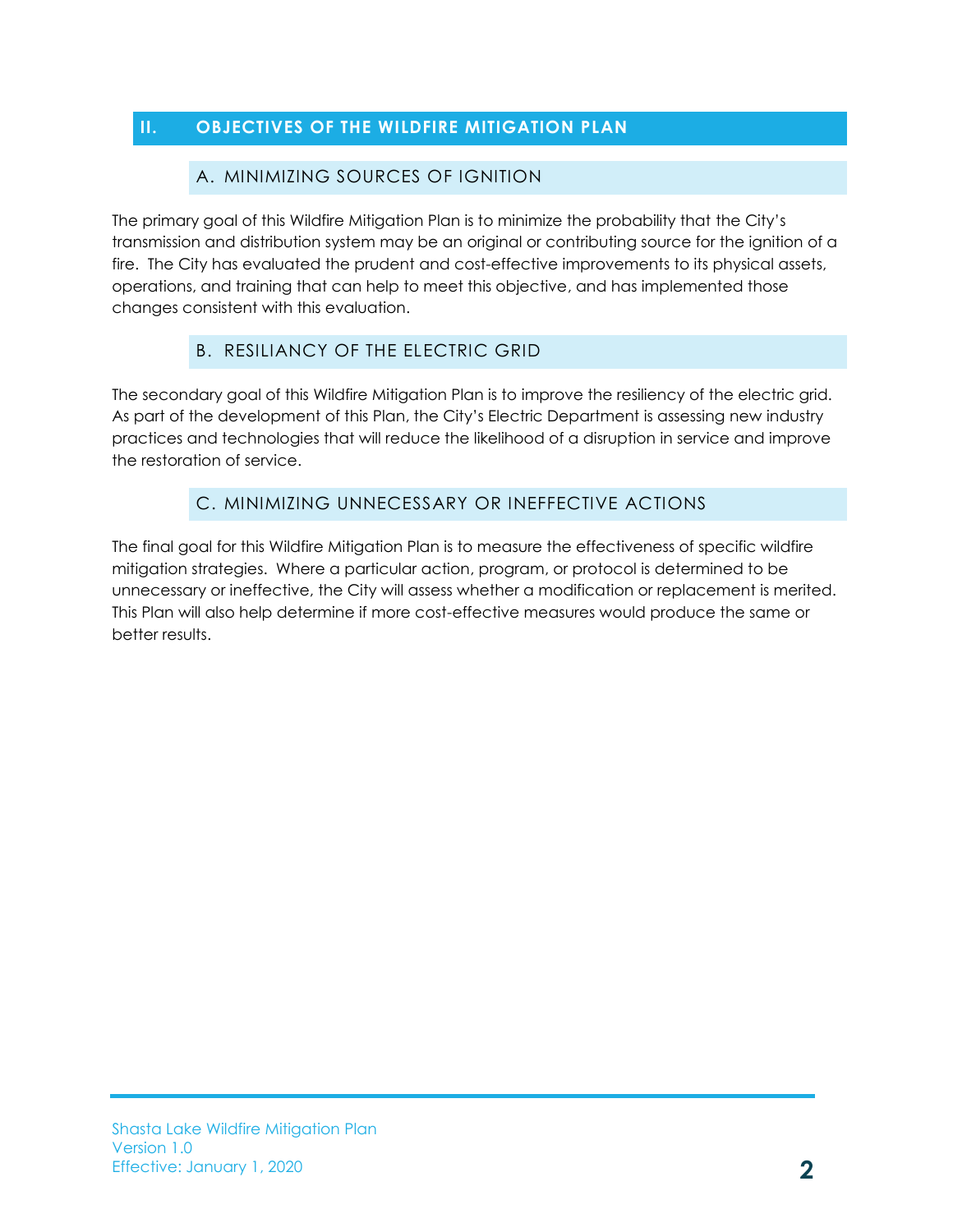#### <span id="page-5-1"></span><span id="page-5-0"></span>**III. ROLES AND RESPONSIBILITIES**

#### A. SHASTA LAKE ROLES AND RESPONSIBILITIES



The City of Shasta Lake ("City") utilizes a City Council / City Manager reporting hierarchy. The 5 person City Council are elected by voters who reside within city limits to rotating 4-year terms. The Mayor and Vice Mayor positions are in title with these positions nominated and appointed every 2 years by the City Council. The City Council is responsible for the adoption of all policy and delegates the operational implementation of policy to the City Manager.

The City Manager has full operational authority of the City and operates as the Chief Executive, reporting directly to the City Council. The City Manager provides direction and management to all City staff while implementing City Council policy. A subset of the City organizational chart is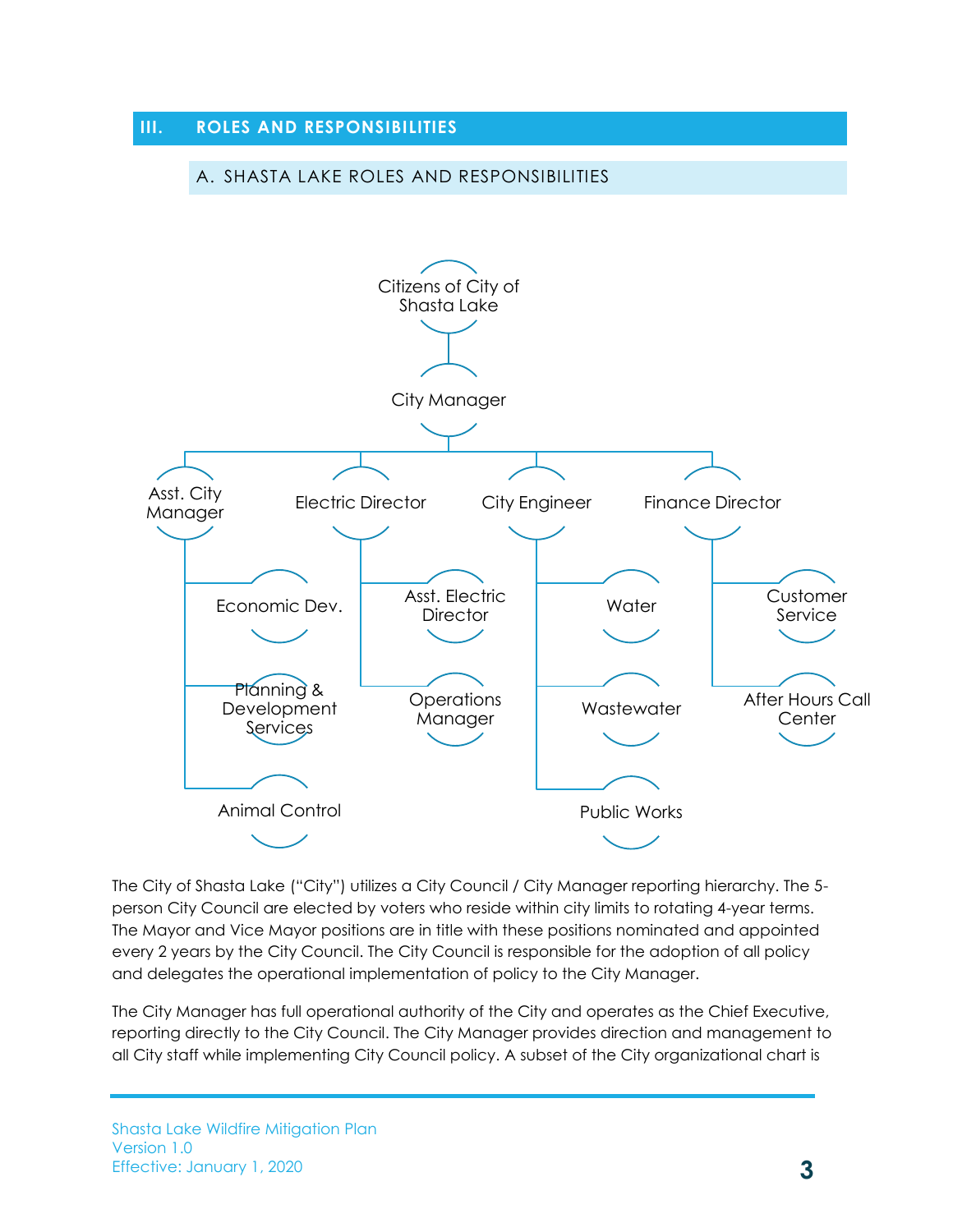shown above to show reporting hierarchy of groups or positions that have customer-facing functions and/or roles in implementing this WMP or in emergency response.

The City Manager acts as the Public Information Officer (PIO) for general communication with the media and public and during emergency situations. The City Manager may delegate this role to the Assistant City Manager. The Assistant City Manager also assumes operational authority of the City Manager in the absence of the City Manager.

The Finance Director oversees customer-facing functions, including communications with customers regarding power outages, receiving and routing reports of potentially faulty City equipment, receiving and routing reports of potentially dangerous conditions, etc. The Finance Director administers the contract with the third-party after-hours call center service, which is activated outside normal business hours, holidays, and weekends. The operators at the afterhours call center are responsible for receiving and processing call details and forwarding to the appropriate on-call City personnel for further action.

The Electric Utility Director has overall functional management of the Electric Department and provides day-to-day oversight of the department. The Assistant Electric Director and Electric Operations Manager provide division oversight. The Electric Director reports to the City Manager.

The Assistant Electric Director oversees the design and engineering tasks associated with the distribution system, new service interconnections, engineering standards, SCADA communications, Advanced Metering Infrastructure communications and design, among other duties. The Assistant Electric Director assumes operational authority of the department in the absence of the Electric Director.

The Electric Operations Manager oversees the daily electric utility operations, including: construction, maintenance, vegetation management, and other daily duties. The Electric Operations Manager oversees all field personnel and reports to the Electric Utility Director.

Electric Department staff have the following responsibilities regarding fire prevention, response and investigation:

- Conduct work in a manner that will minimize potential fire dangers.
- Take all reasonable and practicable actions to prevent and suppress fires resulting from City electric facilities.
- Coordinate with federal, state, and local fire management personnel to ensure that appropriate preventative measures are in place.
- Immediately report fires, pursuant to specified procedures.
- Take corrective action when observing or having been notified that fire protection measures have not been properly installed or maintained.
- Ensure compliance with relevant federal, state, and industry standard requirements.
- Ensure that wildfire data is appropriately collected.
- Maintain adequate training programs for all relevant employees.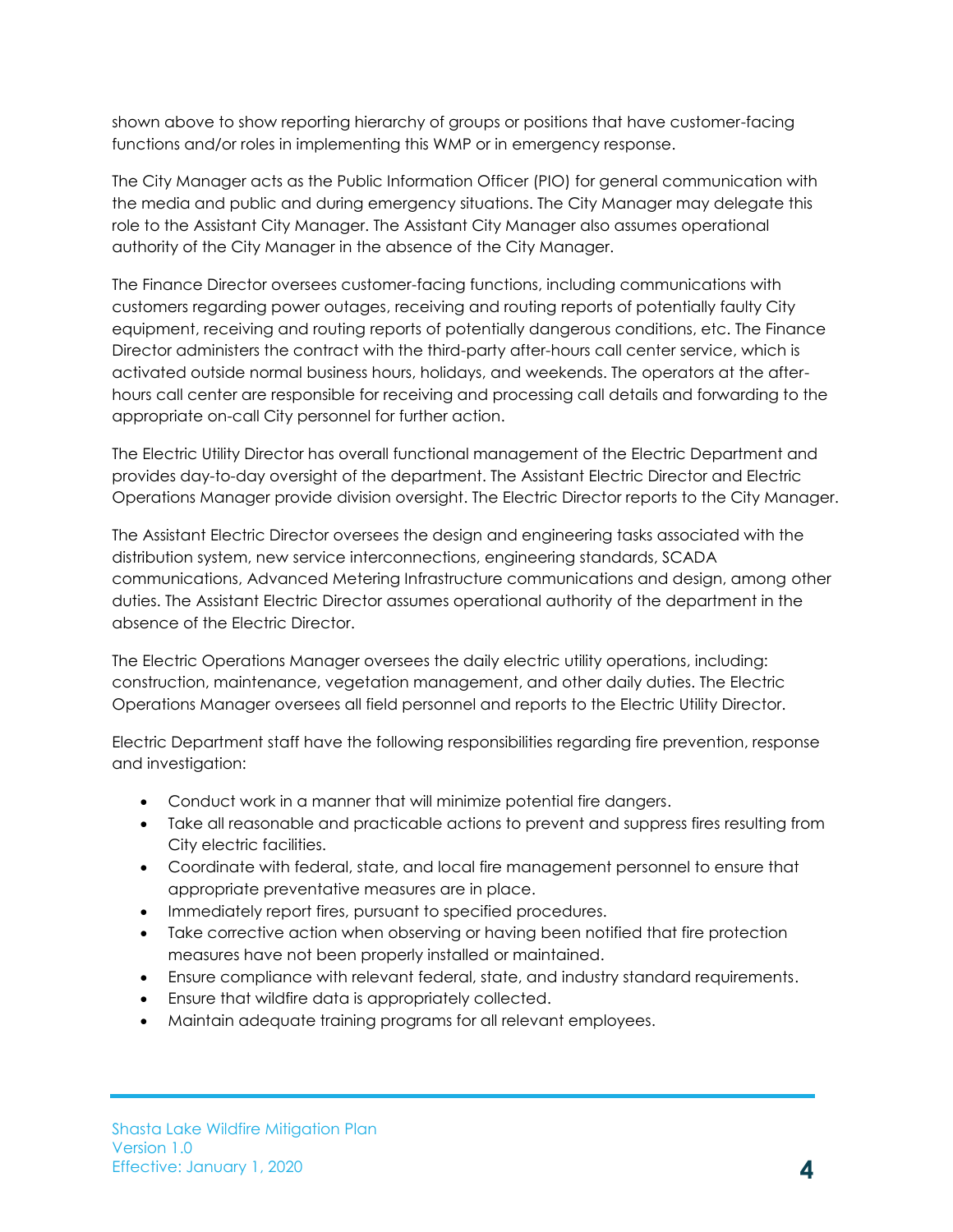#### B. COORDINATION WITH OTHER CITY DEPARTMENTS

<span id="page-7-0"></span>In addition to the electric utility, the City owns and operates a water utility and waste water utility, which are administered by their respective department staff and whose distribution infrastructure are administered by the City's Public Works department.

The Water Utility provides retail service to approximately 3,900 customers within the City's boundaries and to the Shasta Dam Visitor Center that is operated by the US Bureau of Reclamation. The City's "Fishermans Point Water Treatment Plant" (WTP) is the single source of all potable water supply within the City of Shasta Lake. This includes all water service to all homes, businesses, and industrial customers; all fire hydrants within City boundaries, and all water used to meet fire flow requirements pursuant to applicable laws and building codes. The WTP relies upon electric service from the City's Electric Department to function properly.

The City owns and operates a Waste Water Utility, including a Waste Water Treatment Plant (WWTP) and 4 sewage lift stations (Pump Stations). The Waste Water Utility staff operates the WWTP. The WWTP and all Pump Stations rely on electric service from the City's Electric Department to function properly.

The City's Public Works Department is responsible for operating and maintaining the water distribution system and sewage collection system, including all pump stations.

The WTP, WWTP, and 3 of 4 Pump Stations are each equipped with a diesel-powered backup generator that is designed to maintain each critical facility's vital functions during short-duration power outages. These units and the supporting infrastructure are not designed for prolonged power outages.

Recent events highlight the importance of City electric service to the water and wastewater facilities. The City suffered from city-wide power outage events on July 26, 2018 (Carr Fire) and on February 13, 2019 (winter storms), both events declared emergencies by the President of the United States.

- Carr Fire: Loss of electric service for 23-hours significantly impacted the WTP ability to produce water for the City's distribution system. Treated water supply in the City's main distribution storage tank fell to approximately 5 feet, which could supply the City's needs for approximately 3-7 hours. Had the outage continued, and had water supplies been depleted, all water services, including fire hydrants and building fire flows, would be inoperable exposing the community to substantial and diverse safety risks.
- February Winter Storms: Loss of electric service for 6-hours at a sewage pump station caused a temporary storage basin to fill. Raw sewage levels rose to approximately 1 foot from storage capacity before electric service had been restored allowing the pumps to operate to safely evacuate waste material. Had the power outage continued, and sewage levels continued to rise, raw sewage would have potentially spilled into local creeks and waterways that connect to critical wildlife habitat.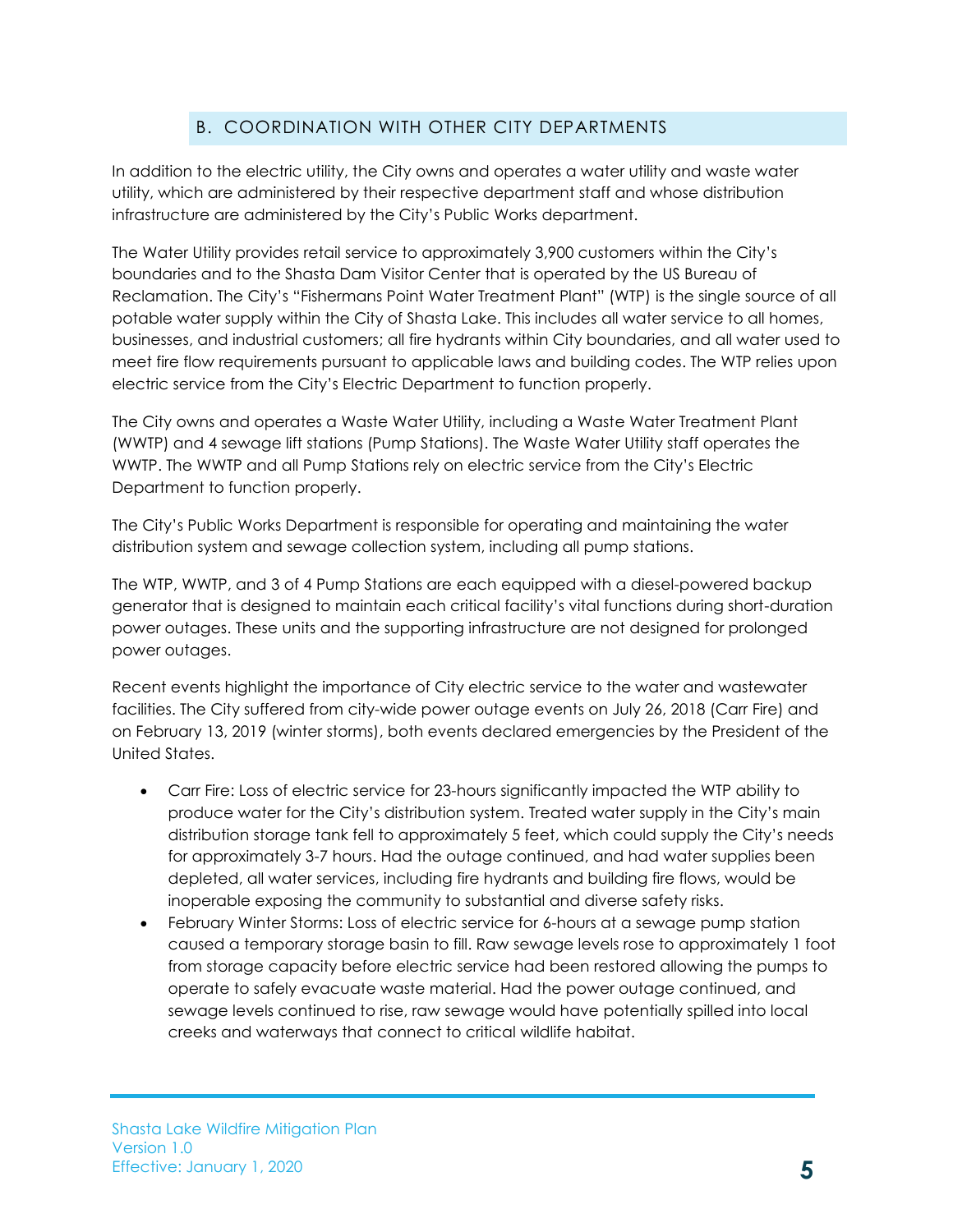When electric operations could, or are known to impact the water utility, waste water utility, or public works, City utilities staffs will coordinate to mitigate, or where practical, eliminate impact to utility service continually. Electric Department staff collaborates proactively to notify City water, wastewater, and public works staff of planned outages and communicate as quickly as practical during energy power outages that impact one or multiple enterprises. This emergency notification will be extended to on-duty operator(s) or supervisor(s).

#### C. COORDINATION WITH COMMUNICATION INFRASTRUCTURE PROVIDERS

<span id="page-8-0"></span>During emergency operations, City staff updates the customer-facing information websites or social media for power outage information, affected areas, and restoration updates.

#### D. STANDARDIZED EMERGENCY MANAGEMENT SYSTEM

<span id="page-8-1"></span>As a local governmental agency, <sup>1</sup> the City has planning, communication, and coordination obligations pursuant to the California Office of Emergency Services' Standardized Emergency Management System ("SEMS") Regulations,<sup>2</sup> adopted in accordance with Government Code section 8607. The SEMS Regulations specify roles, responsibilities, and structures of communications at five different levels: field response, local government, operational area, regional, and state.3 Pursuant to this structure, the City regularly coordinates and communicates with the relevant safety agencies as well as other relevant local and state agencies.

Under the SEMS structure, a significant amount of preparation is done through advanced planning at the county level, including the coordination of effort of public, private, and nonprofit

(1) "Field response level" commands emergency response personnel and resources to carry out tactical decisions and activities in direct response to an incident or threat.

(2) "Local government level" manages and coordinates the overall emergency response and recovery activities within their jurisdiction.

(3) "Operational area level" manages and/or coordinates information, resources, and priorities among local governments within the operational area and serves as the coordination and communication link between the local government level and the regional level.

(4) "Regional level" manages and coordinates information and resources among operational areas within the mutual aid region designated pursuant to Government Code §8600 and between the operational areas and the state level. This level along with the state level coordinates overall state agency support for emergency response activities.

(5) "State level" manages state resources in response to the emergency needs of the other levels, manages and coordinates mutual aid among the mutual aid regions and between the regional level and state level, and serves as the coordination and communication link with the federal disaster response system.

l <sup>1</sup> As defined in Cal. Gov. Code § 8680.2.

<sup>2</sup> 19 CCR § 2407.

<sup>3</sup> Cal. Gov. Code § 2403(b):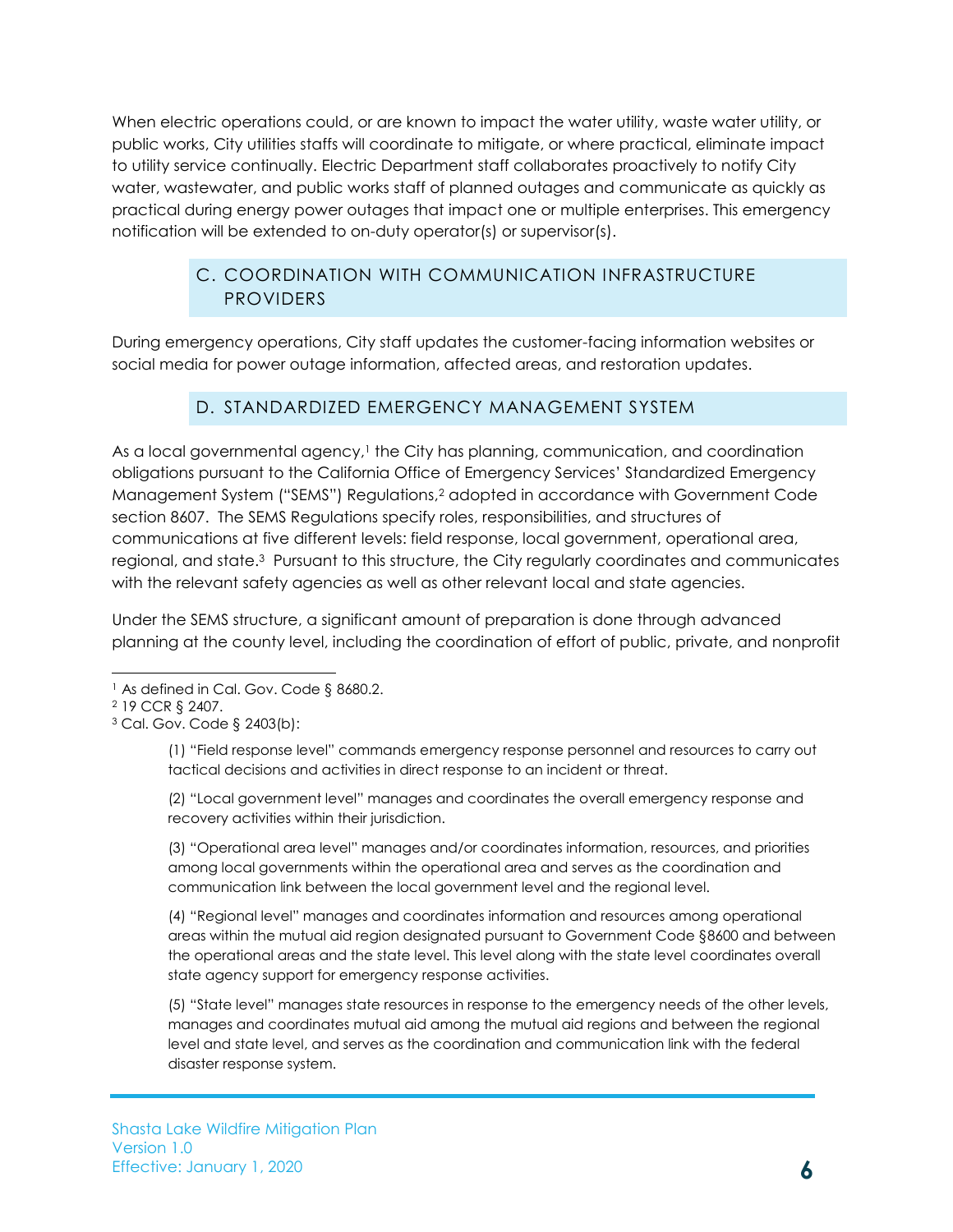organizations. Shasta County serves as the Operational Area and is guided by the Emergency Management Council that is made up of the County Sherriff, Fire Warden, Chair of the Board of Supervisors, and senior leadership positions from the County.

The Shasta County Sherriff's Office of Emergency Services (OES):

- Coordinates with Federal, State, and local agencies to prepare, respond, and recover from emergencies and natural disasters.
- Is responsible for maintaining and updating the County Emergency Operation Plan (EOP), which is an all hazards plan for Shasta County.
- Has a direct link to the CA Governor's Office of Emergency Services (Cal-OES) during disasters or any other critical incidents and can work with Cal-OES to obtain a Presidential emergency proclamation.
- Maintains the county Emergency Operation Center (EOC), which can be activated to address major incidents to carry out the functions of the EOP.
- Serves as a point of contact for the City of Shasta Lake, and other local agencies, to Cal-OES.

The City is a member of the California Utility Emergency Association, which plays a key role in ensuring communications between utilities during emergencies. The City also participate in the Western Energy Institute's Western Region Mutual Assistance Agreement, which is a mutual assistance agreement covering utilities across a number of western states.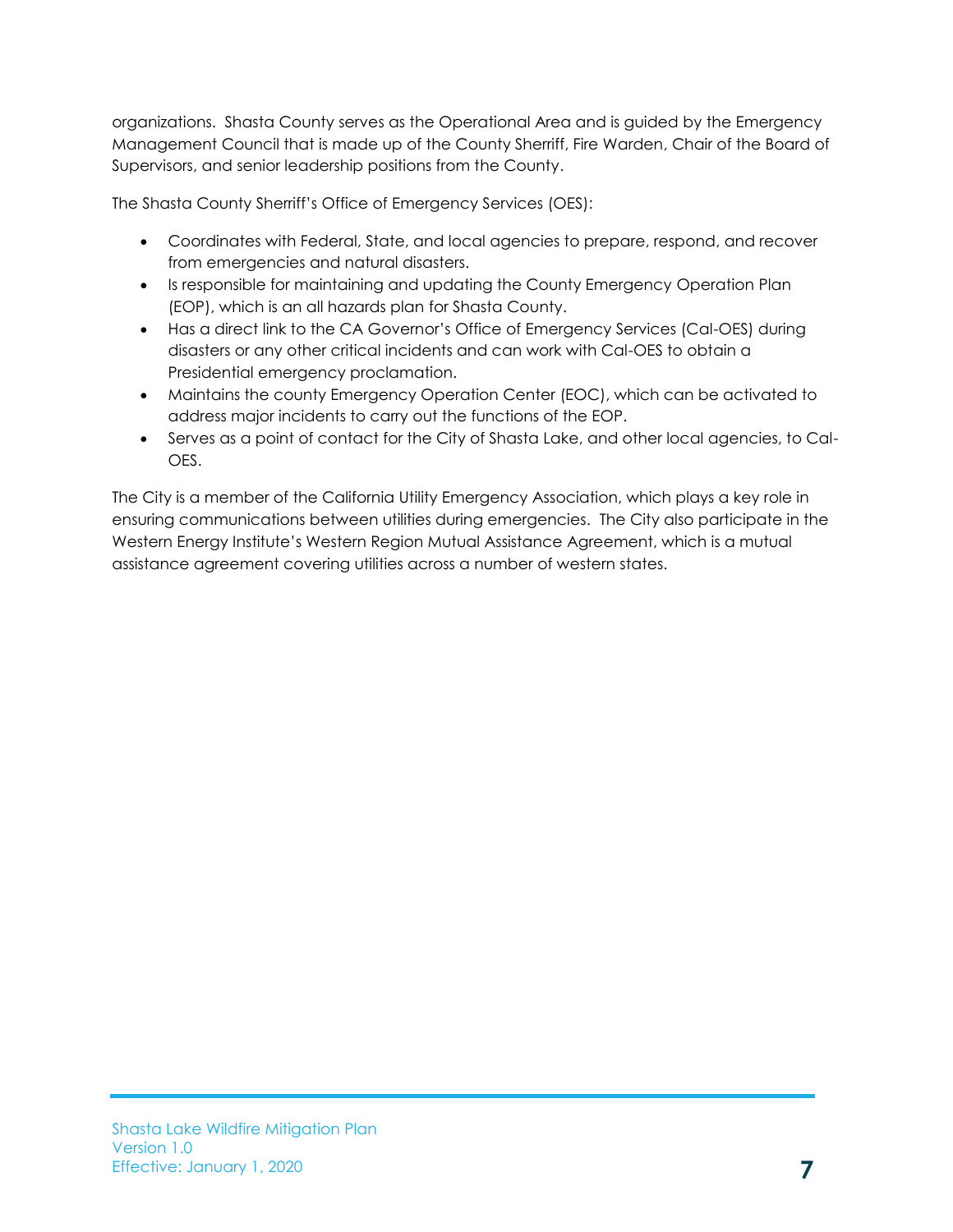#### <span id="page-10-1"></span><span id="page-10-0"></span>**IV. WILDFIRE RISKS AND DRIVERS ASSOCIATED WITH DESIGN, CONSTRUCTION, OPERATION, AND MAINTENANCE**

#### A. PARTICULAR RISKS AND RISK DRIVERS ASSOCIATED WITH TOPOGRAPHIC AND CLIMATOLOGICAL RISK FACTORS

Within the Electric Department's service territory and the surrounding areas, the primary risk drivers for wildfire are the following:

- Extended drought;
- Vegetation type;
- High winds;
- Variable terrain;
- Lack of early fall precipitation;
- Restrictions on the City's ability to effectively manage vegetation around overhead electric assets that reside on Federal lands due to Federal policies.

#### B. ENTERPRISEWIDE SAFETY RISKS

<span id="page-10-2"></span>The City will use a methodical approach to address and mitigate enterprise safety risks. This approach will consider the risk factors that each condition presents. The risk assessment will identify and manage potential risks that could undermine core business functions, threaten business continuity or impact recovery, including:

- Unavailability of Western Area Power Administration's (WAPA) transmission interconnections at Flanagan (primary feed) and/or Keswick (alternate feed);
- Unavailability of the City's distribution substations (i.e., Knauf and Central Valley);
- Loss of remote telemetry communications, including SCADA, AMI smart electric meter communications, and internet service;
- Loss of radio communications;
- Loss of cellular communications;
- Impacted roadways limiting movement of personnel and equipment and limiting access to electric points of interconnection to WAPA substations (Flanagan and Keswick);
- Impacted roadways limiting access to City facilities (Corporation Yard, City Hall, Water Treatment Plant, Waste Water Treatment Plant, Pump Stations);
- Coordination and information sharing on "joint poles" (i.e., where multiple utilities have infrastructure on a single pole) to ensure (a) proper maintenance of the pole by the joint pole owners and "setting utility" (i.e. the one entity responsible for installing the pole), (b) coordination and information sharing amongst joint-pole tenants (e.g., tenant electric/phone/cable disclosing material weight with joint pole owners and "setting utility" prior to installing on joint pole so proper load calculations can be evaluated), and (c) proper vegetation management by joint-pole tenants to ensure proper clearances to protect all joint-pole tenant assets.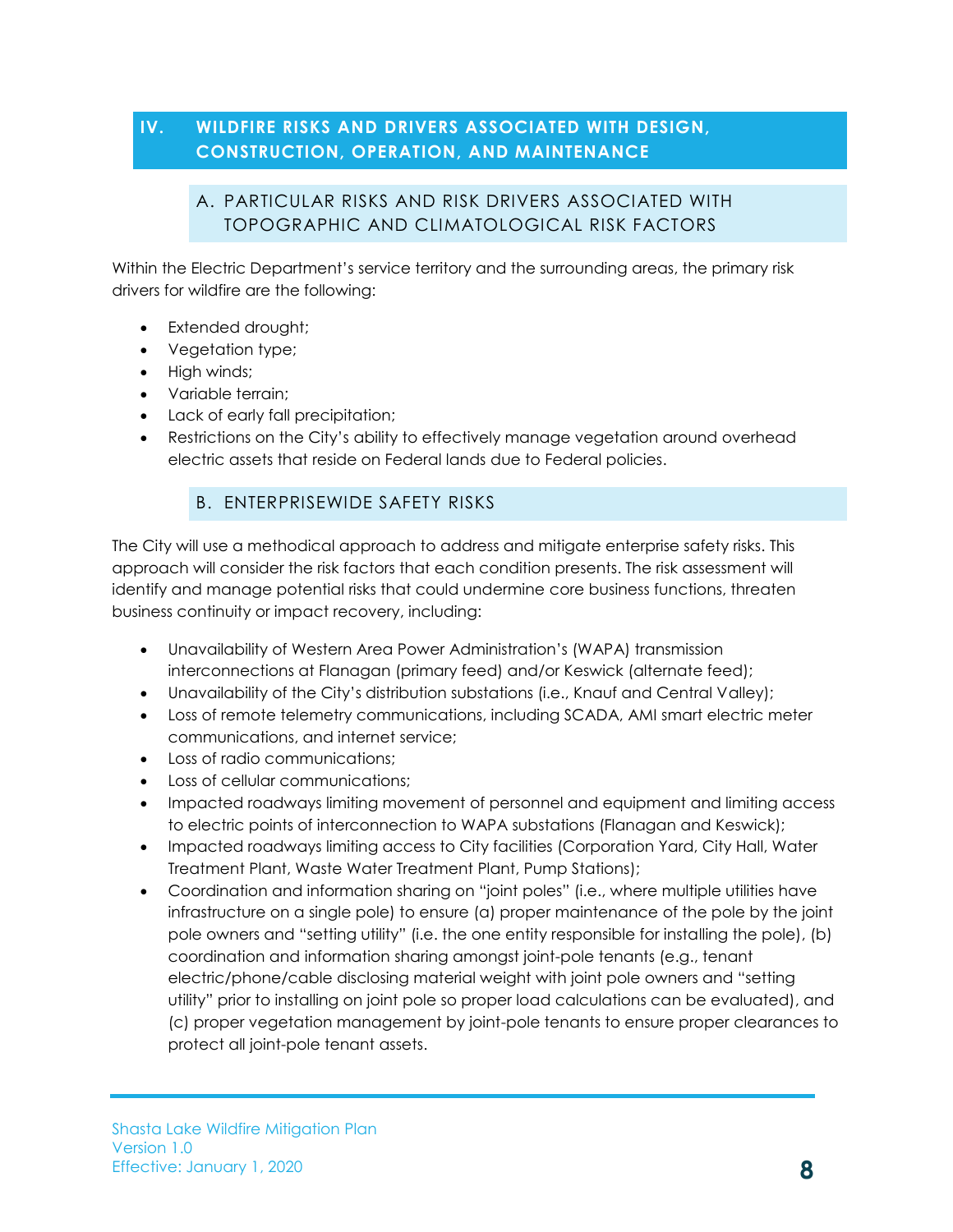• Fires and wildfires caused by sources other than power-lines and electric utility operations. This segment of fires and wildfires represent approximately 90% of ignitions on average.

#### C. CHANGES TO CPUC FIRE THREAT MAP

<span id="page-11-0"></span>The City does not recommend any changes to the CPUC statewide Fire Threat Map, adopted January 19, 2018, at this time. Future changes in the City's knowledge or recommendations going forward will be communicated as required by statute.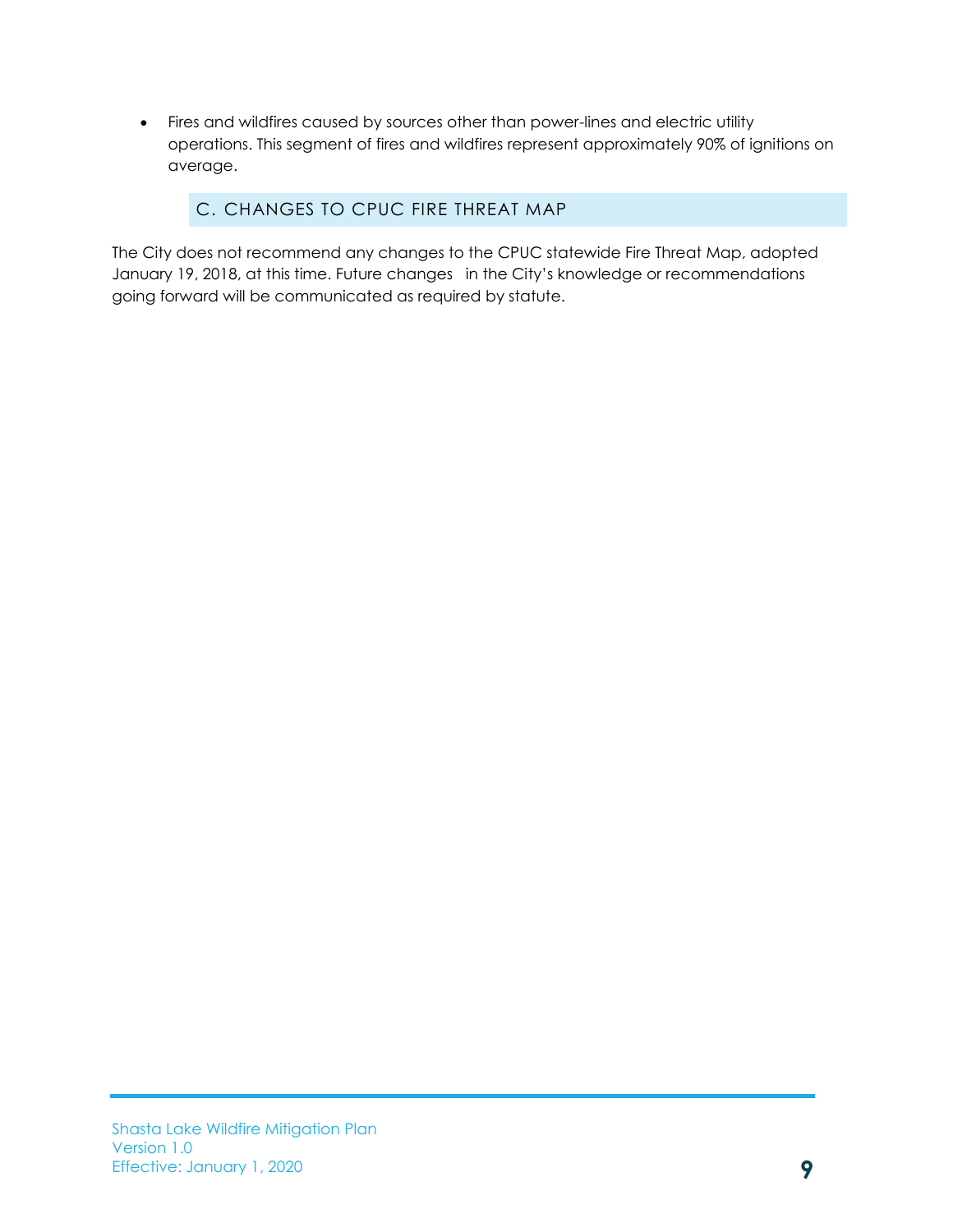#### <span id="page-12-1"></span><span id="page-12-0"></span>**V. WILDFIRE PREVENTATIVE STRATEGIES**

#### A. HIGH FIRE THREAT DISTRICT

Personnel from the City's Electric Department directly participated in the development of the California Public Utilities Commission' s (CPUC) Fire-Threat Map,<sup>4</sup> which designates a High-Fire Threat District. In the map development process, City staff worked with local fire officials to identify the areas of the City's electric service territory that are at an elevated or extreme risk of power line ignited wildfire. The Electric Department has incorporated the High Fire Threat District into its construction, inspection, maintenance, repair, and clearance practices.

#### B. WEATHER MONITORING

<span id="page-12-2"></span>The Electric Department monitors current and forecasted weather data from a variety of sources including:

- United States National Weather Service;
- United States Forest Service Wildland Fire Assessment System;
- National Fire Danger Rating System;
- National Interagency Fire Center Predictive Services for Northern and Southern California;
- Local weather data sources:
- Internal knowledge of local conditions; and
- Electric Department weather station at the City Corporation Yard.

Each work day, Electric Department staff will review at least one weather data source and assign one of two operating conditions based on the relevant weather data and knowledge of local conditions, with the normal operation condition applied by default unless otherwise noted:

- **(1) Normal:** During normal conditions, no changes are made to operations or work policy.
- **(2) Extreme:** During extreme fire-risk conditions, including Red Flag Warning (RFW) as declared by the National Weather Service, the Electric Department may delay routine work on energized primary lines (12.47 kV) as determined by the Electric Operations Manager or designee. The Electric Department may perform necessary work to preserve facilities or property and may preposition fire suppression personnel to sites with elevated risk of wildfire ignition. Extreme weather is defined as: weather phenomena that are at the extremes of the historical distribution and are rare for a particular place and/or time and/or RFW conditions.

l <sup>4</sup> Adopted by CPUC Decision 17-12-024.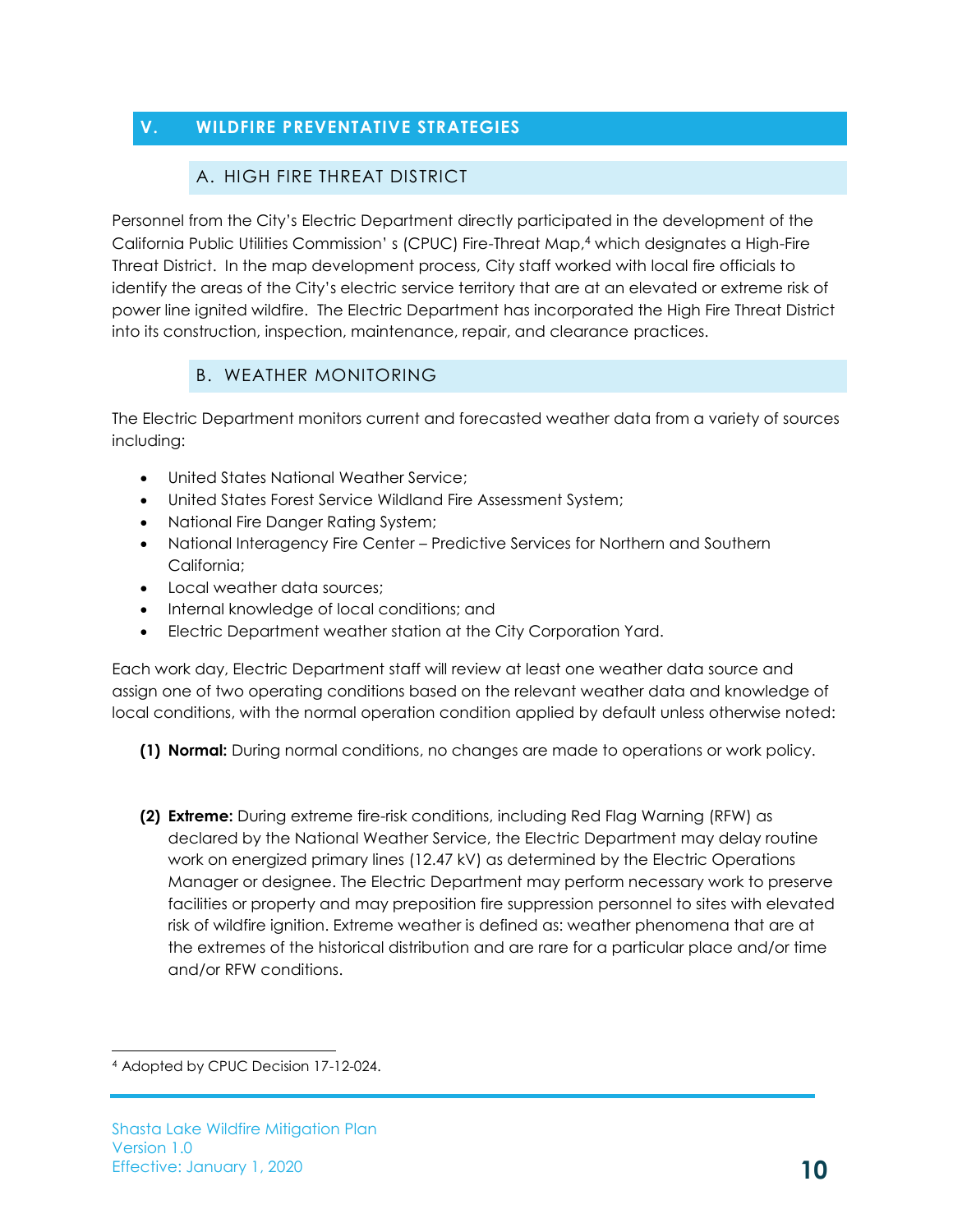#### C. DESIGN AND CONSTRUCTION STANDARDS

<span id="page-13-0"></span>The City's electric facilities are designed and constructed to meet or exceed the relevant federal, state, or industry standard. The Electric Department treats CPUC General Order (GO) 95 as a guideline for minimum design and construction standards for overhead electrical facilities. The Electric Department meets or exceeds guidelines in GO 95 and monitors and follows as appropriate the National Electric Safety Code. The Electric Department updates its construction standards from time to time.

#### D. VEGETATION MANAGEMENT

<span id="page-13-1"></span>The Electric Department maintains a comprehensive Vegetation Management Plan (VMP) to establish and implement the standards for clearing vegetation around powerline assets, which meets or exceeds the statues and guidelines identified below, and updates the VMP from time to time as practices and technology evolve.

The City meets or exceeds the minimum industry standard vegetation management practices. The Electric Department meets: (1) Public Resources Code section 4292; (2) Public Resources Code section 4293; (3) GO 95 Rule 35; and (4) the GO 95 Appendix E Guidelines to Rule 35. These standards require significantly increased clearances in the High Fire Threat District. The time-of-trim guidelines do not establish a mandatory standard, but instead provide useful guidance to utilities. The Electric Department will use specific knowledge of growing conditions and tree species to determine the appropriate time of trim clearance in each circumstance.

#### E. INSPECTIONS

<span id="page-13-2"></span>The Electric Department maintains a comprehensive Asset Inspection Plan (AIP) to establish and implement the standards for inspection and maintenance of City-owned powerline assets, which meets or exceeds the statues and guidelines identified below, and updates the AIP from time to time as practices and technology evolve.

The City meets or exceeds the minimum inspection guidelines provided in CPUC GO 165 and CPUC GO 95, Rule 18. Additionally, Electric Department staff use their knowledge of the specific environmental and geographical conditions to determine when areas outside of the High Fire Threat District require more frequent inspections.

If Electric Department staff discovers a facility in need of repair that is owned by an entity other than the City, Electric Department staff will issue a notice to repair to the facility owner to facilitate any necessary repairs.

#### F. WORKFORCE TRAINING

<span id="page-13-3"></span>The Electric Department has implemented work rules and complementary training programs for its workforce to help reduce the likelihood of an ignition. All field staff will be: trained in the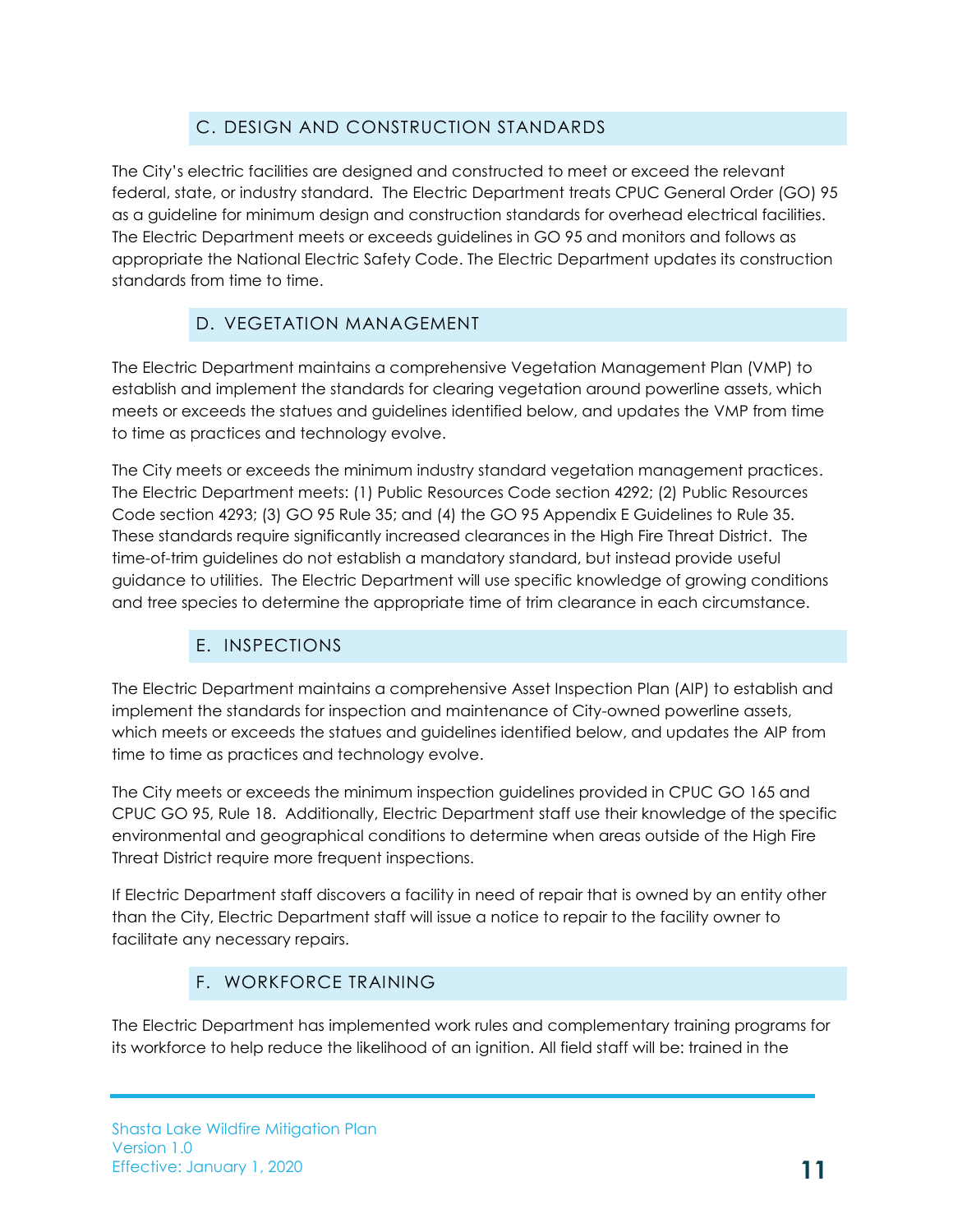content of the WMP; trained in proper use and storage of fire extinguishers; required during prejob briefings to discuss: potential(s) for ignition, environmental conditions (current and forecasted weather that coincides with the duration of work for the day); and to identify the closest fire extinguisher.

<span id="page-14-0"></span>Any ignition will be reported to the Electric Director for follow-up.

#### G. RECLOSER POLICY

For this first iteration of the WMP, the City will disable automatic reclosing functions on all substation and field reclosers from May 1 through November 30, or as otherwise determined necessary by the Electric Director.

#### H. DEENERGIZATION

<span id="page-14-1"></span>The City will continue its long-standing practice to deenergize its electric system when directed to by personnel from fire, law enforcement, or other emergency responding agencies. The City generally will not proactively deenergize its electric system during high fire threat periods based on the following:

- The City's electric service territory is approximately 11 square miles, with local fire response located centrally within this area;
- De-energizing the City's electric system could put the community at higher risk to wildfire due to its potential impact to the City's water supply, including all water supplied to City fire hydrants, potential for increased call volume and subsequent impact to law enforcement and fire agencies, and changes in human activity during power outages that could increase the opportunity for fire;
- The City has fully deployed Advanced Metering Infrastructure and SCADA systems on its electric infrastructure which enables staff to monitor, assess, and act upon system events remotely in real-time;
- The City plans to gather real-time information from field personnel patrolling areas with higher fire risk and may preposition fire suppression assets with electric field crews

#### 1. IMPACTS TO PUBLIC SAFETY

<span id="page-14-2"></span>Proactively deenergizing the City's electric grid is expected to impact Law Enforcement and Fire Response agencies differently. Such outages are not expected to have a significant impact to local Law Enforcement as the local resources may draw from the larger resource pool of the Shasta County Sherriff's Office, which also serves as the Shasta County Emergency Operation Center (EOC). Local buildings are equipped with backup generators that have performed reliably in recent unplanned power outage events. Law Enforcement officials do not expect prolonged and geographically extensive power outages to impact their communications, availability of personnel, equipment usage, or response time to call volume.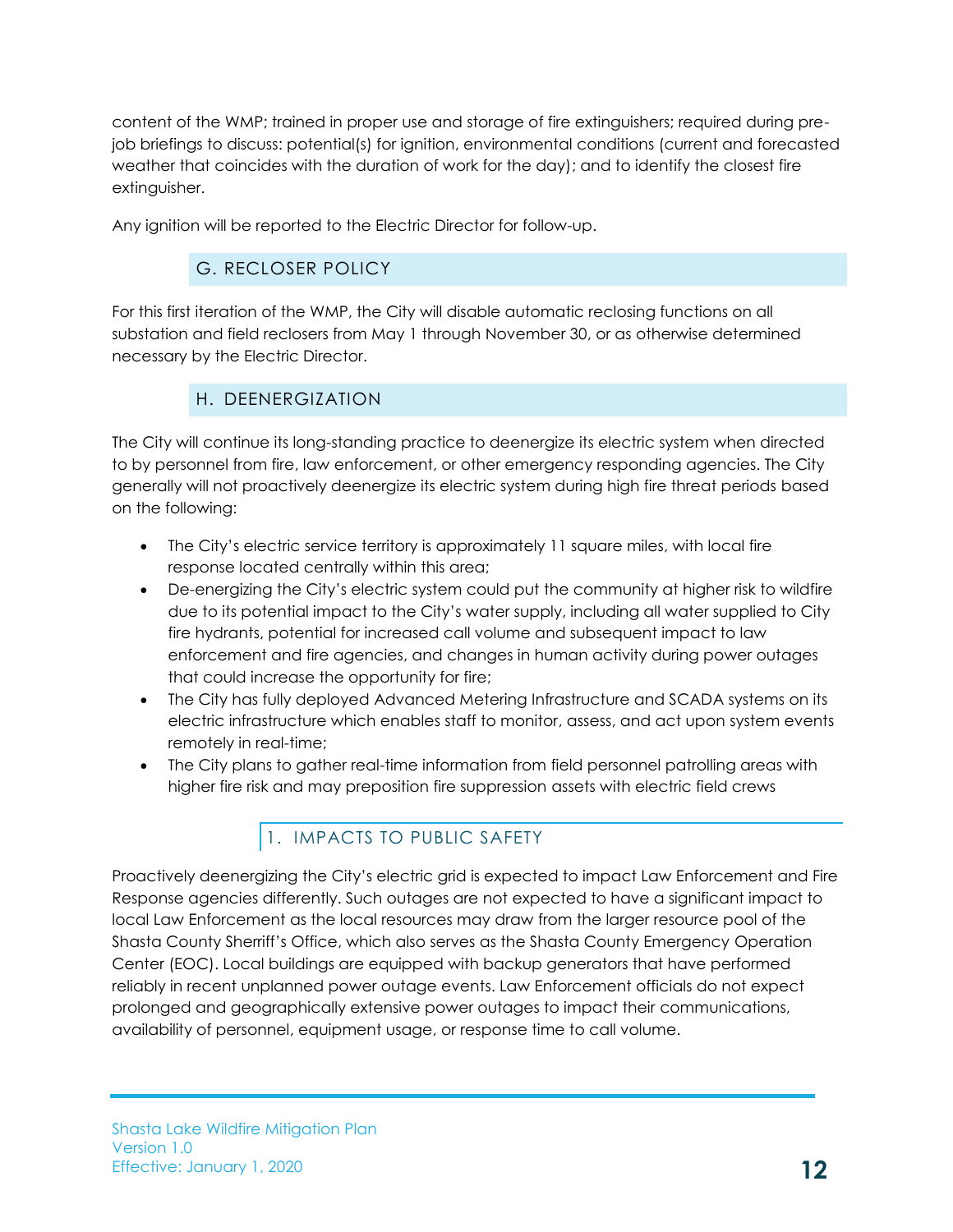Widespread (i.e., city-wide, region-wide) and prolonged (i.e., PSPS events lasting 2-7 days) power outages are expected to have significant adverse impact to local Fire Response operations. Fire representatives note that the City of Shasta Lake has a disproportionately large population of people who rely on life-sustaining, electricity-dependent medical equipment and note that calls for services received under normal circumstances regularly include people from this population. During past power outage events, call volume increases markedly for Fire personnel and commits local resources to provide medical aid. Once on scene, Fire Response personnel cannot leave a patient in medical need unless relieved by other qualified personnel. Such increases in medical-related service calls served by Fire Response personnel will compete for resources with fire-related service calls, suggesting that proactive power shutoffs will significantly and adversely diminish local Fire Response capabilities to combat wildfires should one start during a proactive power shutoff (recall that 90% of wildfires are caused by ignition sources other than powerline issues).

#### 2. CUSTOMER NOTIFICATION PROTOCOLS

<span id="page-15-0"></span>In the event of a planned outage (i.e., knowledge of the outage at least 24-hours in advance), the City shall contact impacted customers by phone, email, or in person to inform affected customers, if known, the projected start and end time of the outage. In the event of an unplanned outage or an outage event that impacts a broad set of customers, the City shall notify customers via social media and website communication platforms to provide updates on impacted areas, number of customers impacted, and restoration times, if known.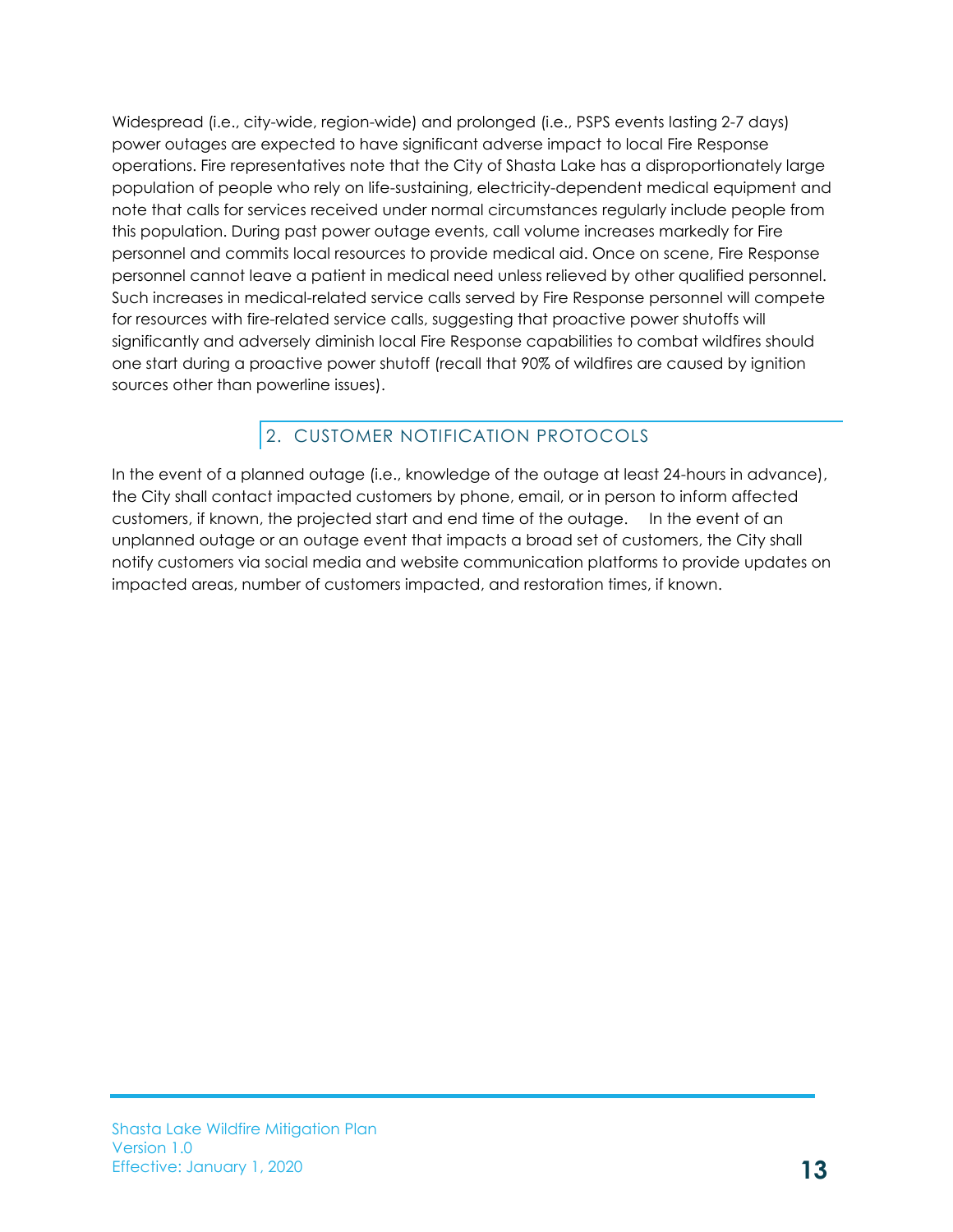#### <span id="page-16-0"></span>**VI. COMMUNITY OUTREACH AND PUBLIC AWARENESS**

The City of Shasta Lake is a publicly owned electric utility and maintains extensive relationships across all organizations in the community, including public safety agencies that lead emergency response efforts within the City. City management maintains constant contact with local law enforcement and fire agencies, including the Shasta County Sheriff's Office (SCSO) and the Shasta Lake Fire Protection District (SLFPD). SCSO provides law enforcement services to the City by a contract arrangement, and the City provides a Sheriff substation that is centrally located within the City. The Sheriff substation commander reports directly to the City Manager. The City regularly collaborates with SLFPD through various forums, including a newly formed "Community Emergency Preparedness" committee, and the City recently agreed to help fund a new full-time SLFPD Fire Prevention Officer who reports directly to the Fire Chief and will be responsible for all fire prevention, fire safety, and education activities in the SLFPD boundaries. The SLFPD Fire Prevention Officer's primary duties include enforcement of state and local fire prevention regulations, coordinate with the City building official and code enforcement staff for fire code enforcement activities, and conduct fire prevention inspections, among other duties.

The public has the opportunity to engage the elected governing body of the City of Shasta Lake at each City Council meeting. All City Council meetings are publicly agendized and regularly scheduled meetings are televised and local television and available via the City's website. All members of the public have an opportunity to address the City Council during public comment periods.

The City is active in the community offering support to a number of local non-profit organizations, the Chamber of Commerce, and a number of community events, such as: Boomtown Festival, Veterans' Day Parade, and the Big Idea Science Bowl held at Shasta Dam. The City staffs booths to engage the public in discussions on energy, water, wastewater, public safety, wildfire prevention and preparedness, and the City's overall efforts to promote public safety.

#### <span id="page-16-1"></span>**VII. RESTORATION OF SERVICE**

Power restoration generally follows the same protocol regardless of cause, but exact steps and order of restoring service depends on specific details of the outage event. Restoration of service begins with manual patrols of the affected portions of the system before any circuits are reenergized. Suspect equipment or distribution assets that cannot be patrolled will remain deenergized. System performance, outage intelligence, and system abnormalities will be monitored via the City's SCADA system and its AMI system.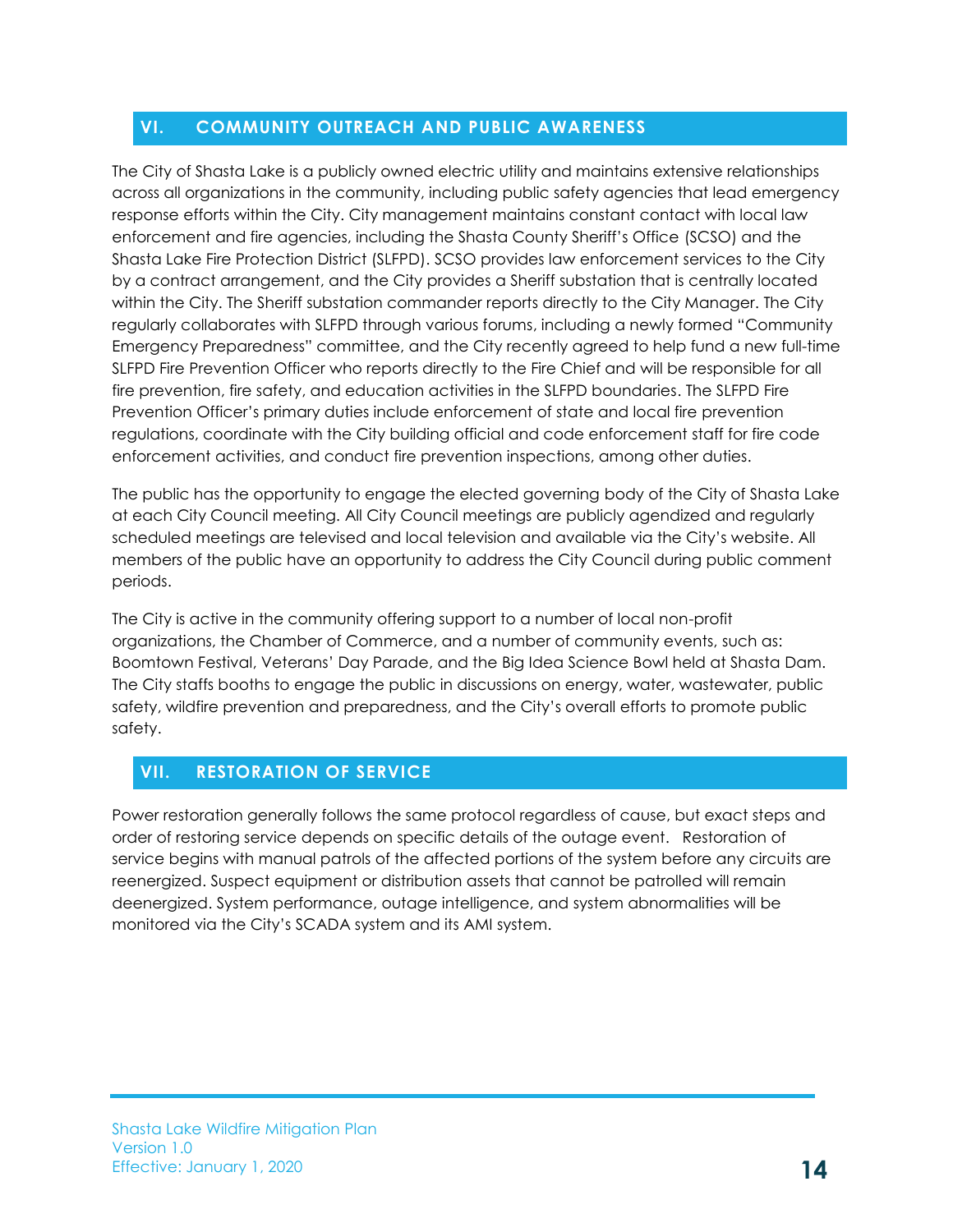#### <span id="page-17-1"></span><span id="page-17-0"></span>**VIII. EVALUATING OF THE PLAN**

#### A. METRICS AND ASSUMPTIONS FOR MEASURING PLAN PERFORMANCE

The City will track two metrics to measure the performance of this Wildfire Mitigation Plan: (1) number of fire ignitions; and (2) transmission and primary distribution wires down within the service territory.

#### METRIC 1: FIRE IGNITIONS

<span id="page-17-2"></span>For purposes of this metric, a fire ignition is defined as follows:

- City electric facility was associated with the fire;
- The fire was self-propagating and of a material other than electrical and/or communication facilities;
- The resulting fire traveled greater than one linear meter from the ignition point; and
- City has knowledge that the fire occurred.

In future WMPs, the City will provide the number of fires that occurred that were less than 10 acres in size. Any fires greater than 10 acres will be individually described.

#### METRIC 2: WIRES DOWN

<span id="page-17-3"></span>The second metric is the number of distribution and transmission wires downed within the City's electric service territory. For purposes of this metric, a wires down event includes any instance where an electric transmission (i.e., 115,000 volt) or primary distribution conductor (i.e., 12,000 volt) falls to the ground or on to a foreign object. The City will divide the wires down metric between wires down inside and outside of the High Fire Threat area (i.e., Tiers 2 and 3 vs. Tier 1, respectively).

The City will not normalize this metric by excluding unusual events, such as severe storms. Instead, the City will supplement this metric with a qualitative description of any such unusual events.

#### B. IMPACT OF METRICS ON PLAN

<span id="page-17-4"></span>The City anticipates that there will be relatively limited data gathered through these metrics, particularly in the initial years. Therefore, it will be difficult to drawn meaningful conclusions based on this data. The City will evaluate modifying these metrics or adding additional metrics in future years.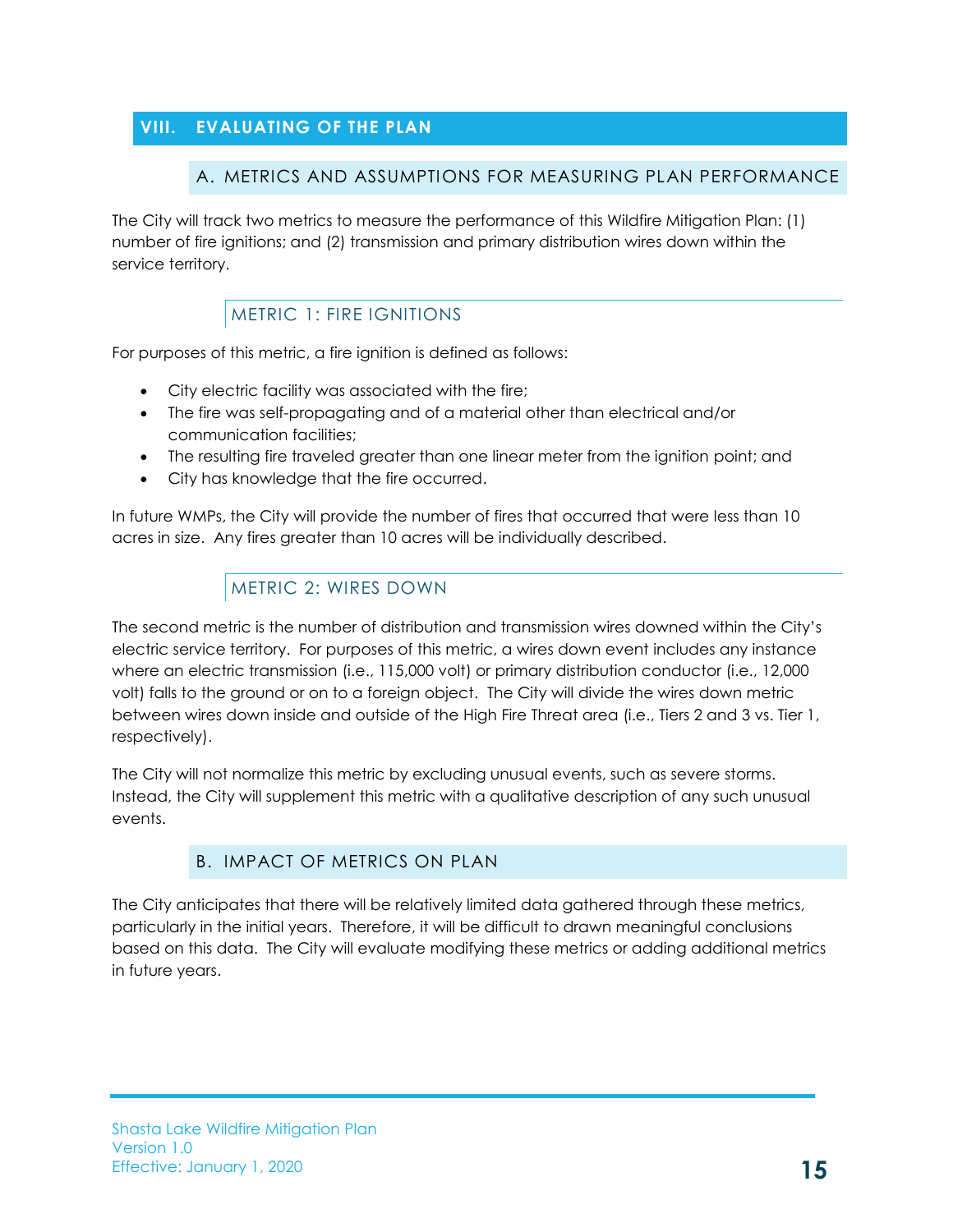#### C. MONITORING AND AUDITING THE PLAN

<span id="page-18-0"></span>This Wildfire Mitigation Plan is subject to review by the City of Shasta Lake City Council. Electric department staff will present this Plan to the City Council on an annual basis. Additionally, a qualified independent evaluator will present a report on this Plan to the City Council.

#### D. IDENTIFYING AND CORRECTING DEFICIENCIES IN THE PLAN

<span id="page-18-1"></span>Staff will have the role of evaluating current practices and procedures and recommending changes or enhancement to improve the Wildfire Mitigation Plan. If for unforeseen circumstances, regulatory changes, new technologies, or any other reason, any deficiencies of this WMP will be presented to the City Council in the form of an updated WMP at least on an annual basis.

The Electric Utility Director, or designee, will be responsible for presenting corrections of any deficiencies, if any, to the City Council for consideration.

#### E. MONITORING THE EFFECTIVENESS OF INSPECTIONS,

<span id="page-18-2"></span>The City utilizes General orders 95 and 165 (GO95 and GO165, respectively) as its guide to inspect its system. Field staff routinely patrol the service territory and correct deficiencies as they are encountered. The City tracks deficiencies that are repaired upon discovery within its maintenance software, "Partner," consistent with the guidelines of GO95 and GO165. Deficiencies that cannot be repaired immediately are assigned into one of two possible categories:, "attention needed" or 2 "immediate attention needed," with the discovery and remedy tracked in Partner.